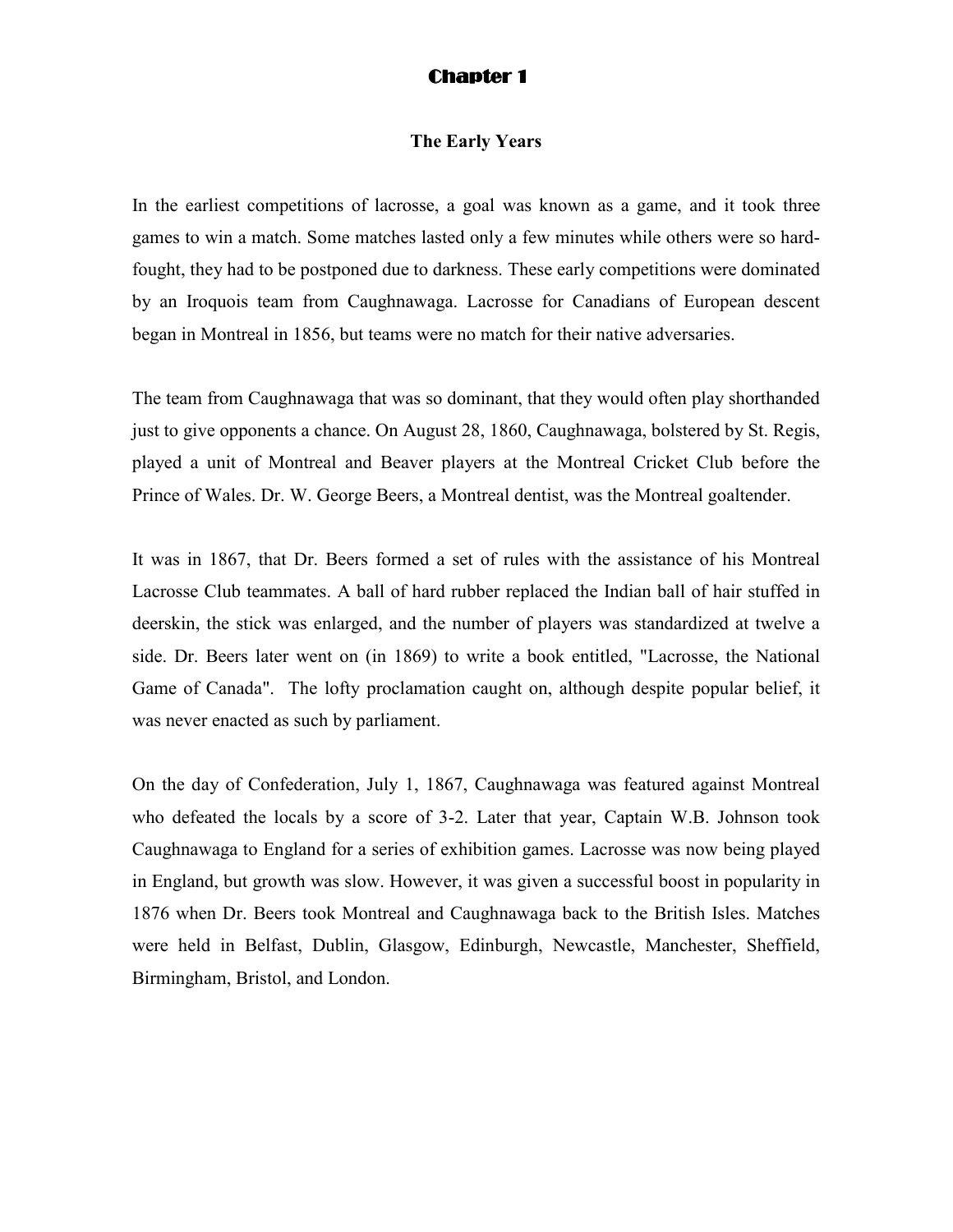A highlight of the tour was a command performance before Queen Victoria on June 27 and June 28. The Caughnawaga athletes were so popular, that in 1883, Dr. Beers took them back to England for another exhibition tour under the auspices of the Governor-General of Canada.

In 1998, the Canadian Lacrosse Hall of Fame introduced a new "Team" category. Each year, an outstanding field or box lacrosse team is honoured by the sport's national shrine in New Westminster. It is only fitting that Caughnawaga was named the first team to enter the Canadian Lacrosse Hall of Fame's new "Team" category.

Communities like Oshawa, St. Catharines, Fergus, Brampton, and Peterborough all began organized lacrosse in or around the year 1872. The following account of lacrosse being played back in 1878 was taken entirely from the Oshawa Times in 1929 when the Oshawa General Motors senior field lacrosse team won the Mann Cup, emblematic of senior lacrosse supremacy in the Dominion of Canada.

# **"OLLIE" SEBERT, VETERAN OSHAWA LACROSSE STAR RECALLS TEAM OF 1878**

*Resident of Whitby is only member now living in this district of famous team "The Maple Leafs", which won the lacrosse championship of Canada 51 years ago.* 

*"Ollie" Sebert of Whitby was a veteran lacrosse player originally from Oshawa, and captain of the Maple Leafs who won the lacrosse championship of Canada in 1878 after defeating Brampton. He expressed great delight at the recent victories of the General Motors lacrosse team and their winning of the Dominion Championship and the Mann Cup, when interviewed by the Times recently.* 

*Mr. Sebert is now in his 76th year and has lived in Whitby for the last 49 years. "Ollie" is the only player of that once famous "Maple Leafs" team still living in this vicinity. A number of players have died, while others have moved to distant parts.*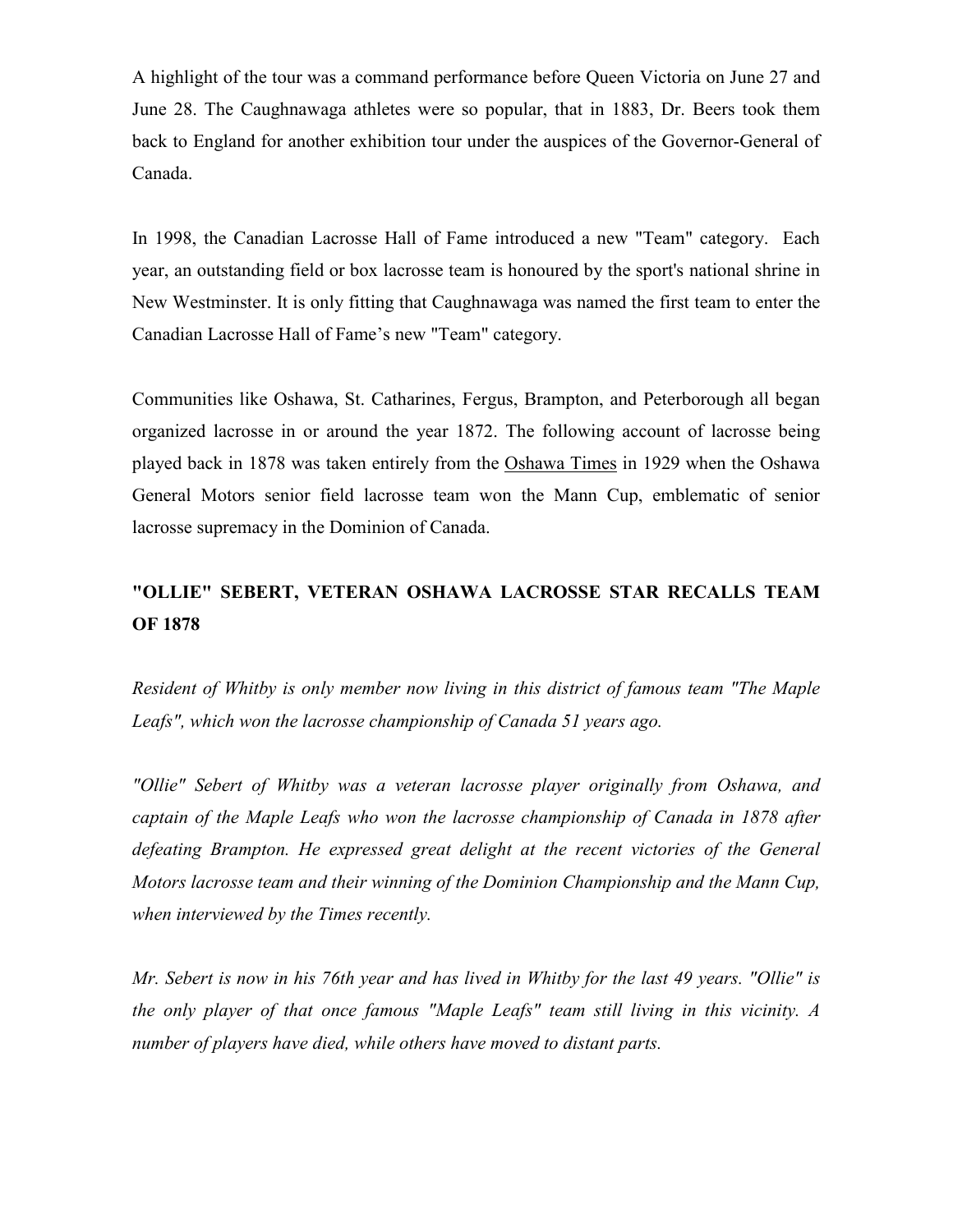*In describing the early days of lacrosse in Oshawa, Mr. Sebert informed the Times that he, along with a number of other young men, were the first interested in the games played at*  Whitby and were later taught the game by two blacksmiths who gave them excellent *training. In those days, the practice field was the site of the Queen's Hotel known as the Bassett block on Simcoe Street north. Dressing rooms did not exist, so the players had to wear their uniforms from home.* 

# **HECTIC DAYS**

Those were the hectic days of lacrosse in Oshawa. The team that called themselves the "Maple Leafs" gradually improved over the next four to five years until they gained the right to meet Brampton, who for several years, held the Dominion Championship of Canada. Peterborough, Brantford, Six Nations, Millbrook, Toronto, Tecumseh and other teams were defeated before Oshawa won the right to vie with the champions.

#### **THE OLD SYSTEM**

The first game of the series was played in Brampton. In those days, games were four 20 minute periods. However, the game was not awarded to the team with the greatest number of goals at the end of the eighty minutes. It was awarded to the team that scored the first three goals out of five, no matter how long it took to do it. This is the reason why some teams battled for the greater part of the day, sometimes, before a winner was declared. The contest in Brampton was a close one and fiercely fought from start to finish. After only two hours of play, Brampton won by a 3-2 score to give them a one goal lead to carry to Oshawa. In commenting on the game at Brampton, Mr. Sebert recalled that many of the teams played barefoot. The Oshawa team in trying to get a "line" on Brampton had seen them play in Toronto against an Indian team. As both teams played in their bare feet and put up a flashy display of lacrosse, the Oshawa team decided they would do likewise. On their arrival on the playing field in Brampton, much to their sorrow, found that it was it was a stubble field and that the other team was wearing rubbers. The Oshawa players were at a great disadvantage so the game had to be played as best they could. After a strenuous battle the local team lost out, and although there were no sore heads in Oshawa, there were many sore feet.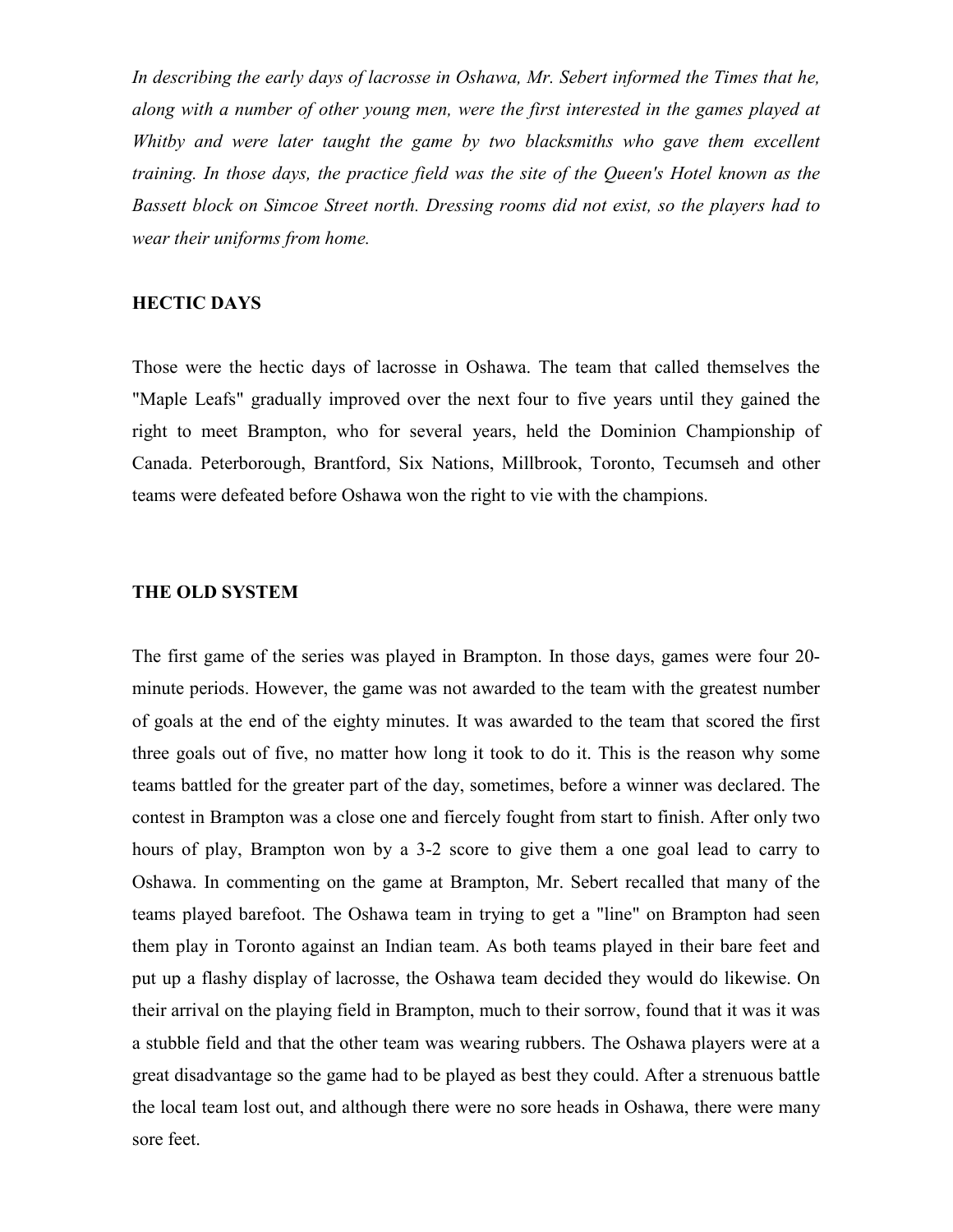# **A QUICK VICTORY**

The return game in Oshawa only lasted fifteen minutes. The home team swept Brampton completely, and scored three goals to win the game before the visitors knew what had happened. It was recounted that many spectators were still on their way to the playing field expecting to see a great battle when they met the defeated players homeward bound.

The game was played within the race track on Park Road south, which has long since been built upon and is now remembered by only a few as the site of the championship lacrosse match. The field was more or less pasture land, but served the purpose well and was used by the Maple Leafs for many years.

Many great athletes from other sports tried their hand at lacrosse. Some players that come to mind from the world of hockey include Newsy Lalonde, Lionel Conacher, Joe Malone, Paddy Moran, Mickey Ion (in the Hockey Hall of Fame as a referee), Red Story, and Punch Imlach. Another athlete, Tommy Burns, played field lacrosse for Galt and was also the first Canadian boxer to win the World Heavyweight title in 1907. Tommy weighed in at only 172 pounds and was just 5'7" tall. He was the first white boxer to ever compete against an African American, breaking the colour barrier for boxing. He died a pauper in Vancouver.

The following excerpt is from his book "The Fighting Goalie".

*If ever there was a good training ground for boxing it was the brand of field lacrosse played in Canada in the last years of the nineteenth century. It was a violent, rough-andtumble game in which players routinely clubbed one another over the head, back, and shoulders with their sticks. Fistfights were almost as common as goals. The game was so vicious that one Toronto team purchased sewing kits so the trainer could stitch up any players who suffered facial cuts on road trips. "The move is a wise one, as the physician's bill for stitching up the boys at Cornwall aggregated \$12", the Toronto Globe reported in the fall of 1899. The newspaper added, "Some of the members have suggested an ambulance corps should accompany the team."*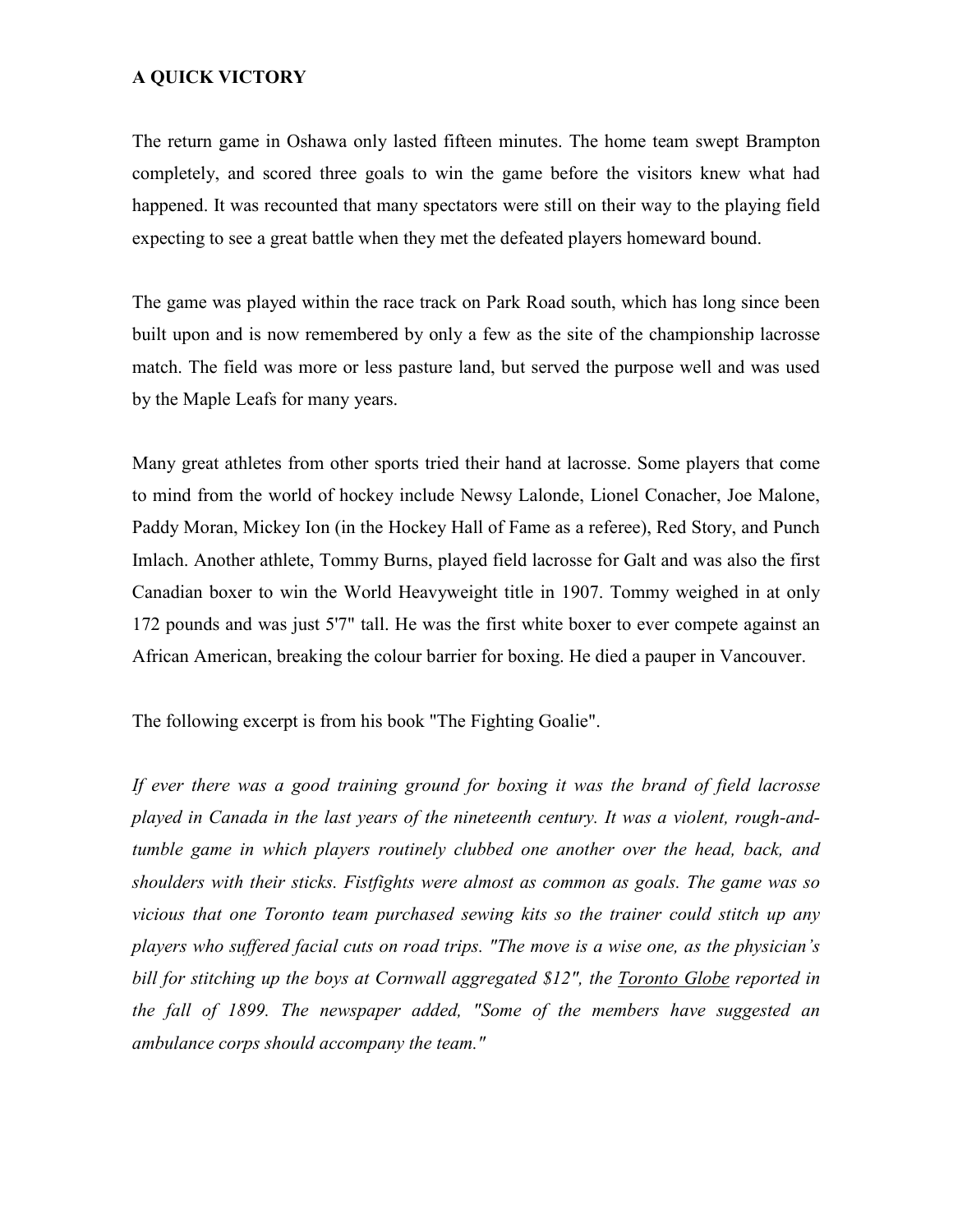During one particularly savage game in St. Catharines, Ontario, the home team openly declared it would disable any Orangeville player who dared to even touch the ball. The first visitor to do so was kicked so viciously that one of his kidneys ruptured. Before the match was over, a second Orangeville man had suffered a fractured kneecap. A third man sustained a punctured lung and a fourth required seven stitches to close a scalp wound. When the Orangeville players attempted to leave the field early, they were hemmed in by hundreds of hostile St. Catharines fans. The frightened athletes protested to the referee, but possibly fearing for his own safety, he allowed the game to continue. Afterwards, two members of the home team were jailed for assault causing bodily harm. Such incidents caused the Canadian Sportsman magazine to declare, "Lacrosse is killing itself; it is too savage."

In spite of the brutality, or perhaps because of it, the game was enormously popular with the public. Spectators were just coming into fashion at the time, and Canadians could not get enough of the game. The pioneer era was ending, and people had more time - and money - for recreational pursuits. Although it is hard to believe now, lacrosse was the most popular game in the country. Major League Baseball was just getting off the ground, basketball had yet to be invented, and the National Hockey League did not exist. Whenever a lacrosse game was staged, huge crowds turned out. Championship matches were so popular that mayors of the opposing communities would declare civic holidays so everyone could attend.

Another great athlete that tried his hand at lacrosse was Noah Brusso (a.k.a. Tommy Brusso – the great boxer). Because he was so much smaller than the other players, Noah was inserted into the Galt net, where he quickly developed into a top-notch goalie. His cat-like reflexes caught the attention of reporters. After Galt upset Toronto 7-1 in a crucial match, The Globe informed shocked readers, *"The contest was much closer than the result would show. The work of Brusso was magnificent, he proved invulnerable."* Noah, however, was doing more than blocking shots. He was right in the thick of the nasty fights that were commonplace at every lacrosse match.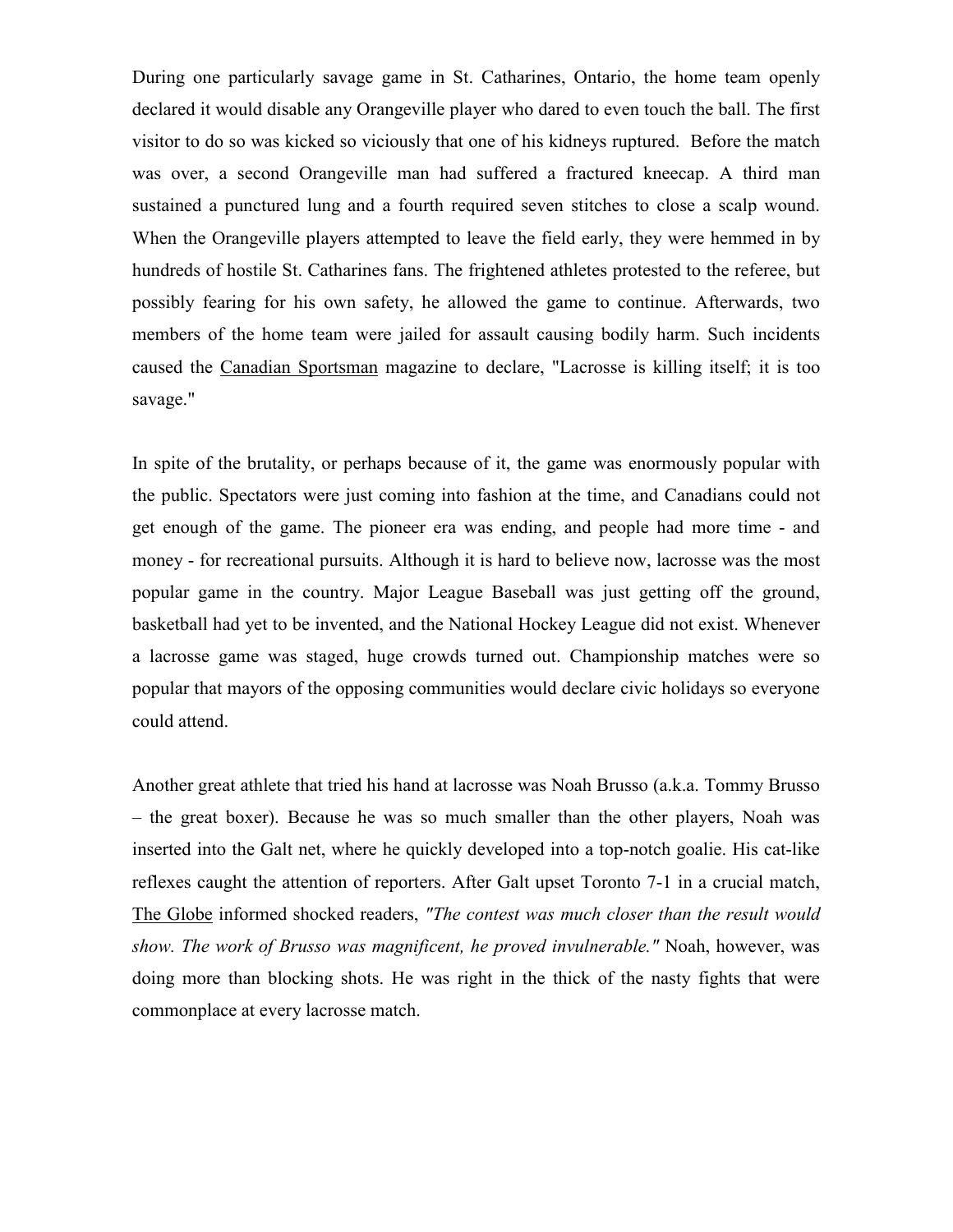The London Free Press reported, Brusso had a defense all his own. *The ordinary goaltender relies upon his stick to protect the net, but Brusso has never lost sight of the fact that hands were known long before lacrosse sticks. Accordingly, when an aggressive person approaches Brusso's net in a way that implies familiarity, Brusso not infrequently meets the intruder with what is a technically known as a "stiff punch."* 

In the ruthless world of lacrosse, players had to fight to survive. Nevertheless, Noah's conduct made him the most hated player in the league. Inevitably, his antics got him into trouble with referees, who began tossing him out of games on a regular basis. Desperate to keep him in the line-up, Galt's coach began bribing Noah to stay out of trouble. The team, which paid its players \$25 per week, offered him a \$50 bonus for each match he completed without receiving a game misconduct. With that incentive, he managed to control his hot temper for the rest of the season.

With Noah behaving himself, Galt won the Canadian junior lacrosse championship, losing just three of twenty games. Along the way, Brusso posted an astonishing total of five shutouts. As far as The Galt Weekly reporter was concerned, the only way the opposition could beat him was by luck. After he narrowly missed his sixth shutout in a game against St. Marys, the newspaper noted, "*The fact they did not score was because Brusso was, for the moment, out of his goal and the ball shot through unhindered"*. In a league in where teams routinely scored ten to twelve goals per contest, Noah seldom surrendered more than one or two. Time and again he was the difference between victory and defeat. In one particularly memorable game, Guelph dominated Galt throughout the early going, only to find itself trailing 6-0. As Noah continued to slam the door with one dazzling save after another, his opponents became increasingly frustrated. At half-time they simply gave up, walked off the field and went home.

Brusso's remarkable skill also led his junior team to victories over much older and bigger players from the Brampton intermediates and the Fergus seniors. Brampton scored just twice before going down to an embarrassing 7-2 defeat. Against the vaunted Fergus Thistles, he was even more impressive, giving up only one goal - and a disputed one at that - in backstopping Galt to an unlikely 3-1 triumph. His work in that contest again gained him national attention. A Toronto writer reported Noah had "turned back one charge after another."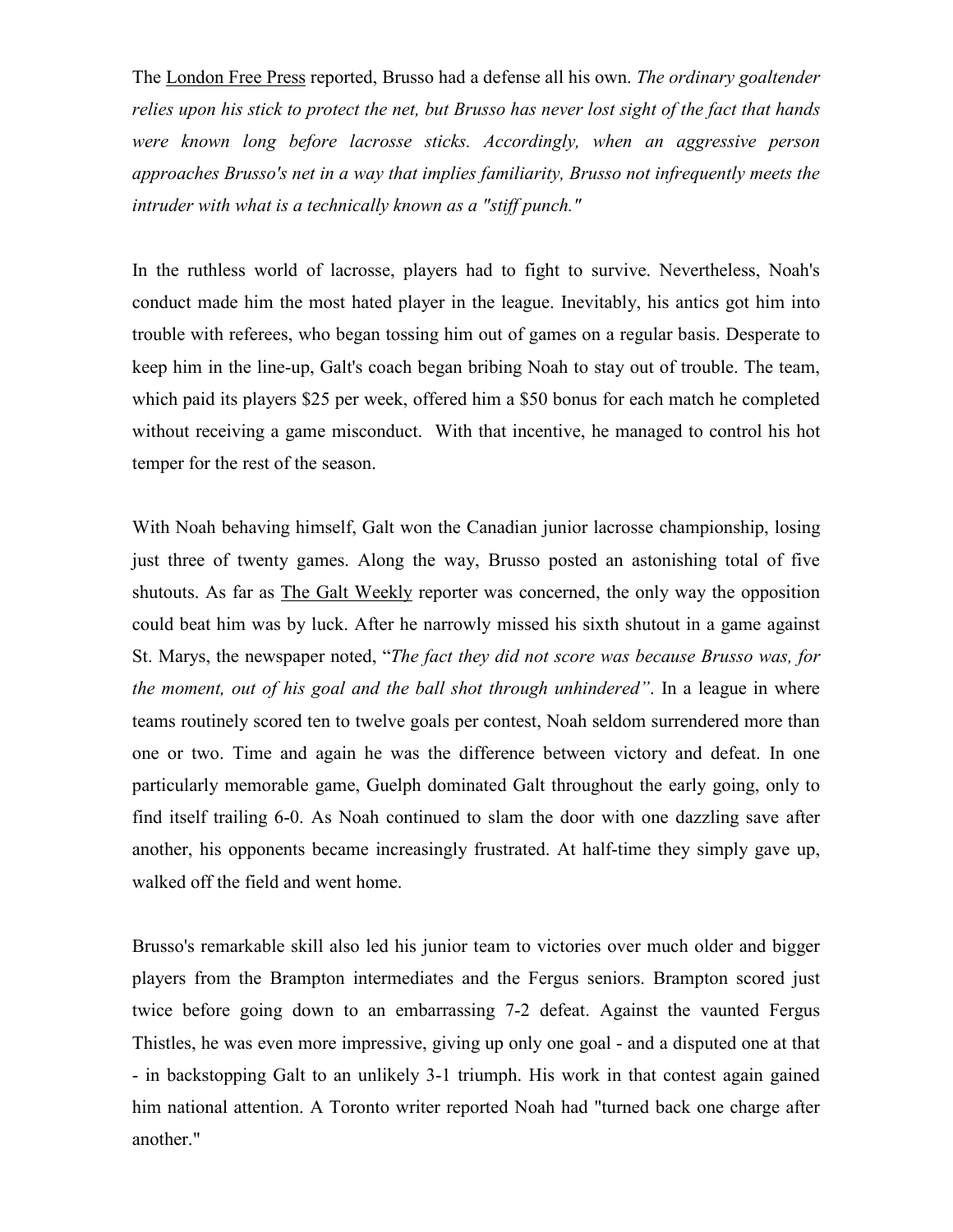What made the victory all the more remarkable was the difference in the sizes of the teams. Brusso and his buddies had vanquished *"as fine an athletic body of men as Ontario can produce, averaging easily 155 pounds a man. Their speed, agility, and strength was marvelous, and their endurance correspondingly great. The local players will not tip the scales at more than an average of 130 pounds, yet they scored three goals to their opponent's one. The solitary goal was disallowed by the umpire, but the referee (who was from Fergus) overruled his decision and the one stood."* 

Tommy Burns played lacrosse well enough that there are lacrosse cards of him playing for Vancouver in a 1911 set that has become a valuable collector's item.

Although Newsy Lalonde is best remembered today as a hockey player, he was also prominent in lacrosse, during the early years of the 20th century. Lalonde earned more in lacrosse than he did in hockey. He started playing in 1905 as a goaltender, but moved to the attack position in 1910, becoming the sport's greatest star. He would break the scoring record for his Montreal team in 1910 with 31 goals.

In 1912, Lalonde was signed to be player-manager of the Toronto Lacrosse Club, but almost immediately changed his mind and joined an exodus of players heading west for big contracts. He was signed by Con Jones to play for Vancouver for \$5,500 for one season. In comparison, as a hockey player, his salary in 1910-11 for the Montreal Canadiens was \$1,300, which was considered high for the time. As late as 1920, he could not get more than \$2,000 a year playing hockey. Lalonde scored an incredible 66 goals for the Montreal Nationals in 1914. His final full season was in 1917, but played a handful of games the following year to end his lacrosse career.

The following few paragraphs were taken from the book "Oshawa" by M. McIntyre Hood.

#### **LACROSSE**

Lacrosse is the sport with the longest history of all the Oshawa sporting activities. It provided the first Oshawa team to take part in any outside sports competition. That was in 1872, when lacrosse enthusiasm was at its height. This team played against teams from Port Hope, Bowmanville, Millbrook, and other Central Ontario towns that were just as large as